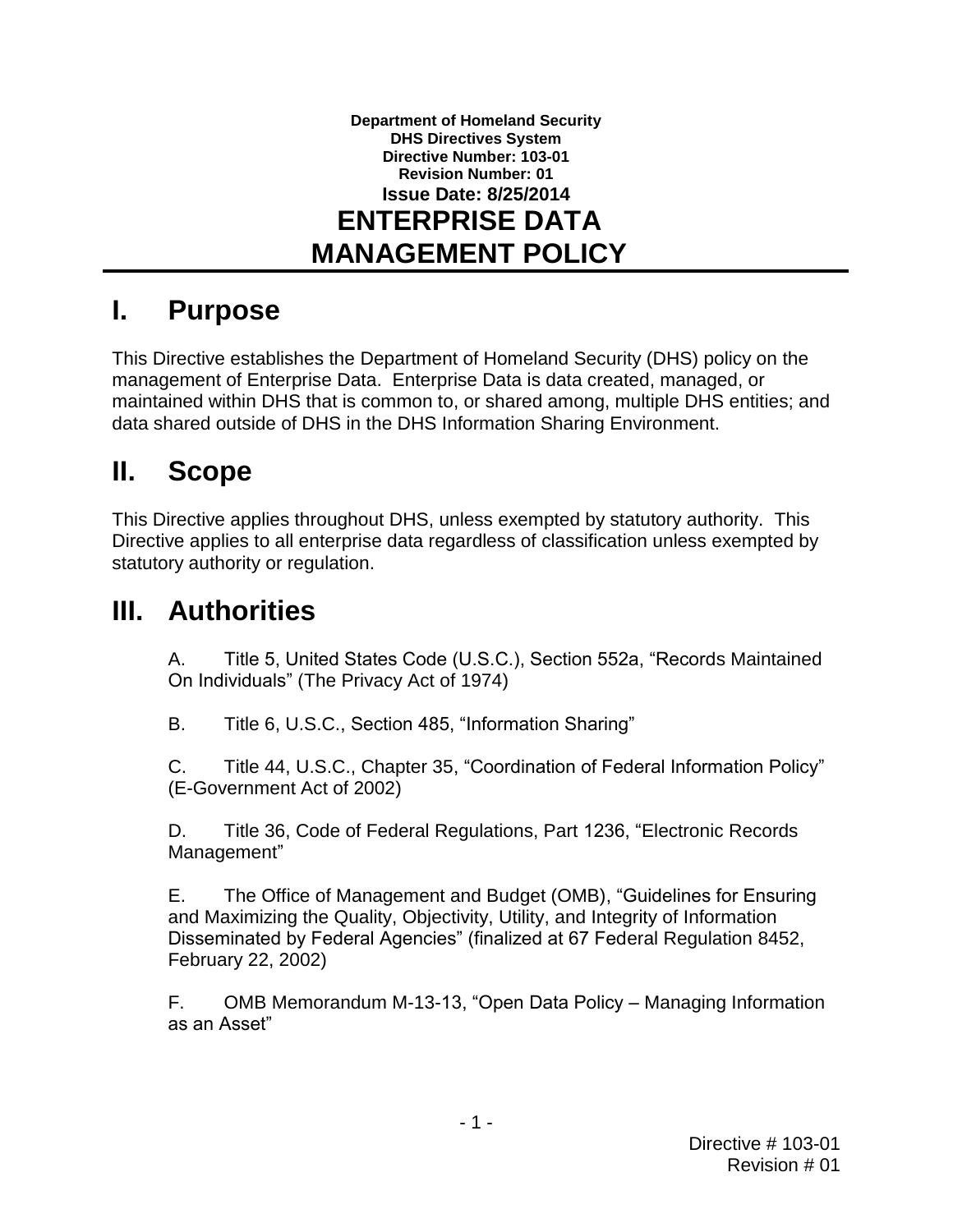G. Memorandum from the Secretary of DHS to all DHS Components, "DHS Policy for Internal Information Exchange and Sharing," February 1, 2007

H. DHS Delegation 00002, "Delegation to the Under Secretary for Management"

I. DHS Delegation 04000, "Delegation for Information Technology"

 J. DHS Directive 142-02, "Information Technology Integration and Management"

K. DHS Directive 103-02, "Enterprise Architecture Management"

L. DHS Directive 139-02, "Information Quality"

M. DHS Instruction 102-01-103, "Systems Engineering Life Cycle Instruction"

## **IV. Responsibilities**

#### A. The *DHS Chief Information Officer (CIO)*:

 1. Establishes a DHS Enterprise Data Management Office to ensure data management is an integral component of the DHS Enterprise Architecture.

 administered by the DHS Chief Data Architect, who is the lead for the 2. Manages the execution of this Directive and Instruction, as Enterprise Data Management Office.

 3. Ensures the continued operation of an Enterprise Data Management Office.

#### B. The *DHS Enterprise Data Management Office (EDMO)*:

 1. Develops the DHS strategy for technical management of the sum of all data collected, created, used, managed, maintained, shared and stored facilitates data management initiatives set forth in the strategy. Data originating from outside of DHS is governed by the enterprise data by DHS and its Components ("enterprise data management"), and management strategy if subsequently consumed by a DHS system or service.

 2. Provides the authoritative source for enterprise data architecture guidance and governance processes as a basis for the Enterprise Architecture and DHS Information Sharing Environment as outlined in the Federal Enterprise Architecture guidance.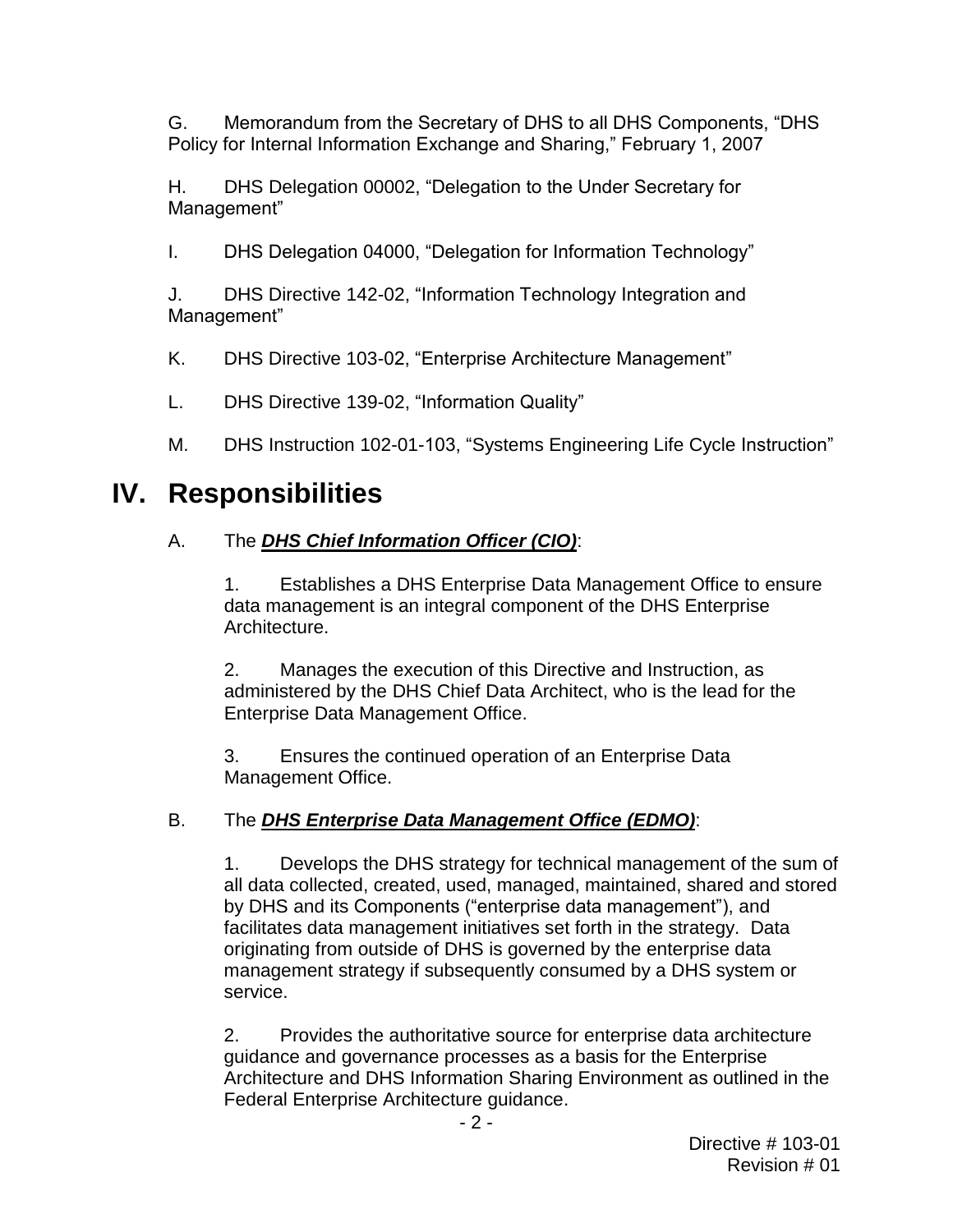#### C. The *Component Chief Information Officers:*

 1. Ensure Component compliance with DHS Enterprise Architecture, Systems Engineering Life Cycle (SELC), and enterprise data management policies and enterprise data standards.

 and managing systems and data to assist Component programs in 2. Support Enterprise Architecture and SELC guidance for developing applying best practices and management principles in a consistent manner.

#### D. The *Executive Director, Information Sharing Environment Office*:

 1. Leads and represents DHS in the DHS Information Sharing Environment (ISE).

 2. Establishes and maintains the Information Sharing Segment Architecture to align and monitor the development of information sharing capabilities and processes critical to the DHS ISE.

 information sharing of enterprise data within the DHS ISE. 3. Exercises executive leadership in promoting DHS standards, directives, initiatives, and practices with respect to data management and

4. Ensures information to be shared in the DHS ISE is appropriately tagged with access control, security, privacy, quality, provenance, and descriptive metadata to enable information consumers to appropriately handle and dispose of data they receive.

#### E. The *Chief Privacy Officer*:

 technology and technology-related programs and to develop and 1. Coordinates with the Chief Information Officer and Chief Information Security Officer to provide guidance regarding information implement policies and procedures to safeguard personally identifiable information used or maintained by the Department in accordance with federal law and policy.

2. Ensures all DHS interagency and international information sharing agreements comply with DHS privacy compliance documentation requirements and DHS privacy policy.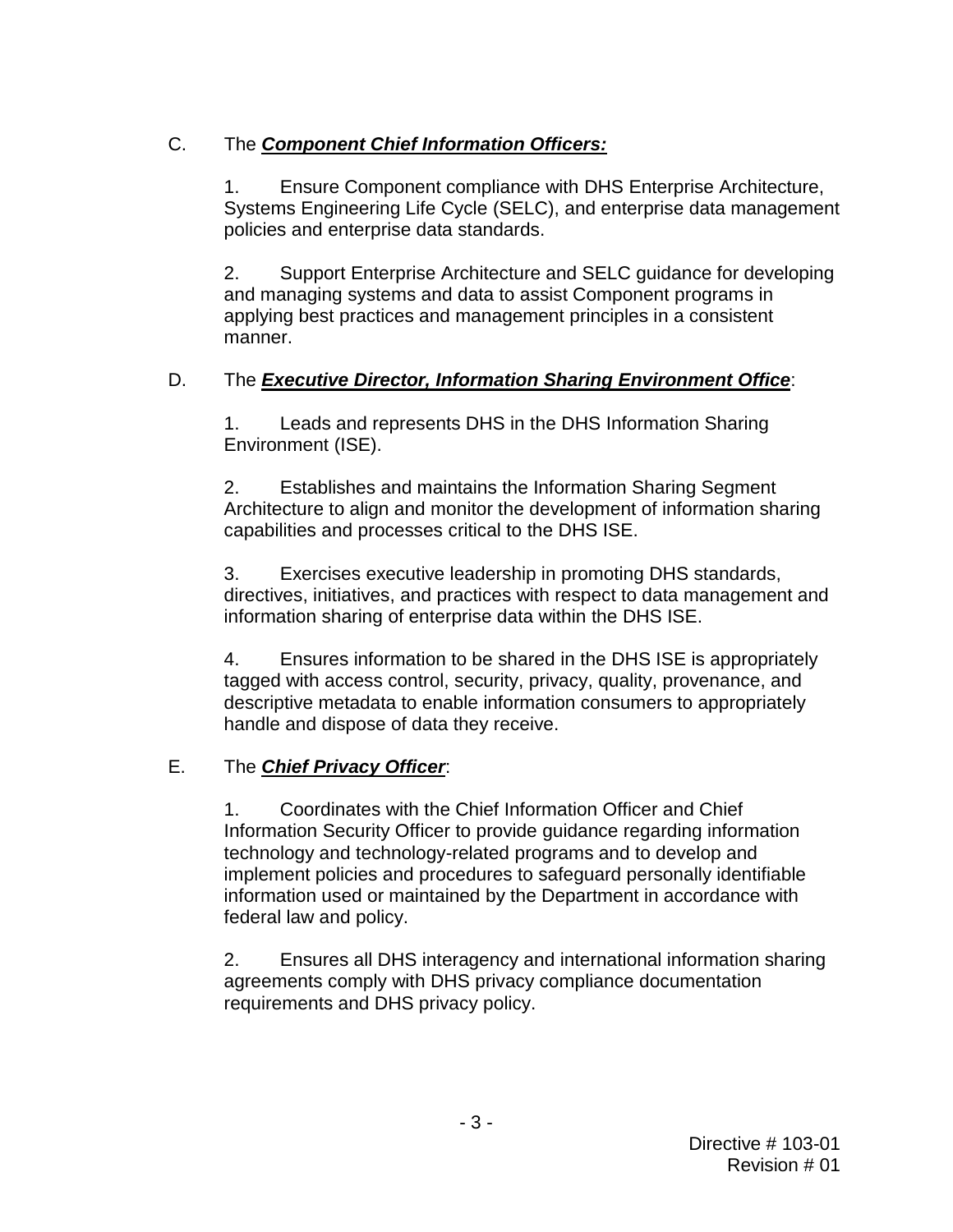# **V. Policy and Requirements**

#### *Enterprise Data*:

 $A_{-}$  the use of metadata and other data definition methods. Is to be treated as an asset and handled accordingly. Treating data as an asset means that it is catalogued and safeguarded so it can be made visible, accessible and shareable across DHS and can be made understandable through

B. understandable to authorized users to support mission objectives. Enterprise data is created and maintained as close to the source as feasible to ensure data is authoritative, trusted and meets mission reliability standards. Is an essential enabler of the DHS ISE and visible, accessible and

 C. Includes, but is not limited to, data shared within DHS, data shared with other government agencies and external partners, and data shared within and outside of DHS in the DHS ISE. Exposing shared data available internally or externally through services or application interfaces includes making the information sharing and access agreements and information exchanges of such data visible and accessible.

 D. Includes all related information sharing and access agreements and information exchanges, and is accessible to users who have an authorized purpose and permission within DHS and its Components except where limited by law, regulation, or policy (including but not limited to those applicable to or proprietary trade information), according to the terms of the information personally identifiable information or protected critical infrastructure information sharing access agreement, or by security classification.

 E. Is accessible outside of DHS by providing the data to the DHS ISE and by receiving authorization from the Information Sharing and Safeguarding Governance Board (ISSGB) or from its authorized subordinate bodies such as the Information Sharing Coordination Council (ISCC), Information Safeguarding and Risk Management Council (ISRMC) or other appropriate data governance boards.

F. areas and not to maintain redundant data without justification. Is modeled, named and defined consistently across and within all DHS mission areas, consistent with applicable law and policy. Absent any legal or policy prohibitions, every effort is made to share data across the DHS mission